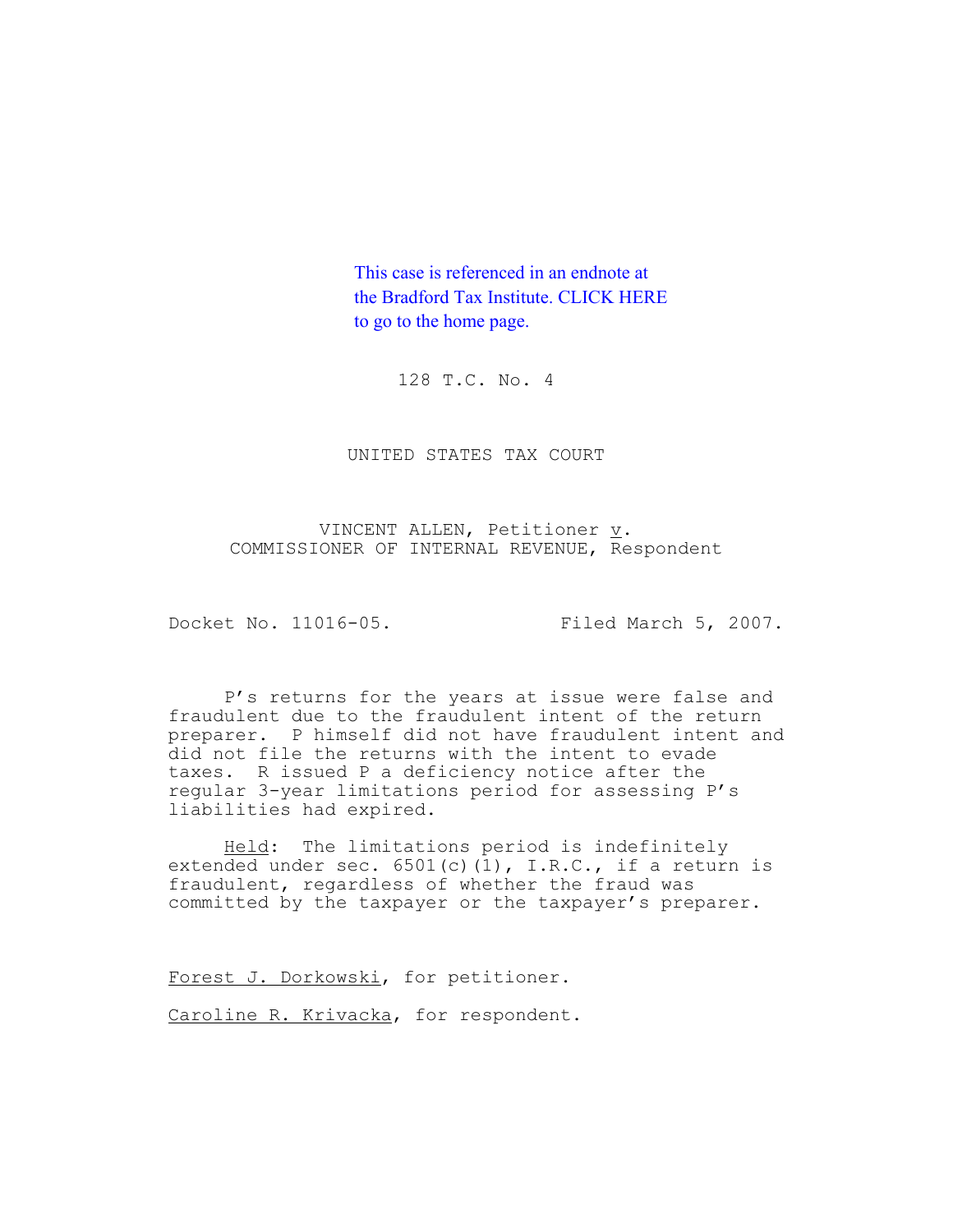#### OPINION

KROUPA, Judge: Respondent determined a \$4,428 deficiency in petitioner's Federal income tax for 1999 and a \$7,784 deficiency in petitioner's Federal income tax for 2000. We are asked to decide for the first time whether the limitations period for assessing income tax under section 6501(c)(1)<sup>1</sup> is extended if the tax on a return is understated due to the fraudulent intent of the income tax return preparer. We conclude that it is.

# Background

This case was submitted fully stipulated under Rule 122. The stipulation of facts and the accompanying exhibits are incorporated by this reference. Petitioner lived in Memphis, Tennessee, at the time he filed the petition.

Petitioner, a truck driver for UPS during 1999 and 2000, timely filed his returns for 1999 and 2000 (the years at issue). Petitioner gave his Form W-2, Wage and Tax Statement, section 401(k) statement, mortgage interest statement, and property statements to Gregory D. Goosby (Mr. Goosby), who prepared petitioner's returns for the years at issue and filed them with respondent.

Mr. Goosby prepared petitioner's returns for the years at issue and claimed false and fraudulent Schedule A, Itemized Deductions, for both years. The false deductions included

-2-

<sup>&</sup>lt;sup>1</sup>All section references are to the Internal Revenue Code in effect for the years at issue, and all Rule references are to the Tax Court Rules of Practice and Procedure, unless otherwise indicated.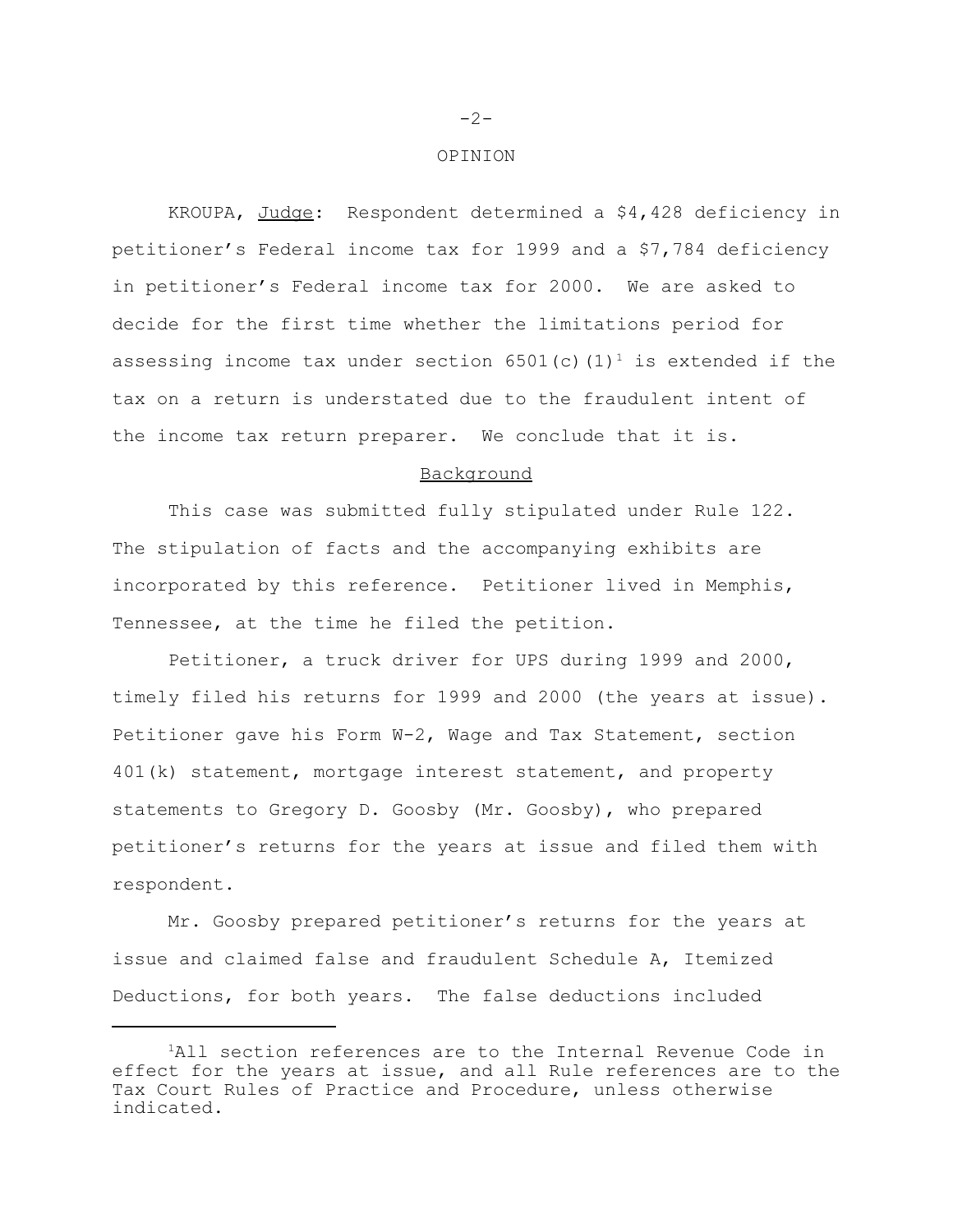deductions for charitable contributions, meals and entertainment, and pager and computer expenses, as well as various other expenses. Petitioner received complete copies of petitioner's returns for the years at issue after they had been filed, but he did not file an amended tax return for either year.

Two special agents of respondent's Criminal Investigation Division interviewed petitioner concerning Mr. Goosby's preparation of his income tax returns. Mr. Goosby was indicted, tried, and convicted of 30 violations of section 7206(2) (willfully aiding and assisting in the preparation of false and fraudulent income tax returns) in 2006, although petitioner's returns for the years at issue were not used as the basis for any counts of the indictment.

Respondent issued a deficiency notice to petitioner on March 22, 2005, in which respondent disallowed numerous Schedule A deductions petitioner claimed on his returns for each of the years at issue. The deficiency notice did not assert the fraud penalty under section 6663 against petitioner. The regular 3 year limitations periods for assessment of taxes with respect to petitioner's returns for the years at issue expired on April 15, 2003, and April 15, 2004, respectively. Petitioner timely filed a petition.

Petitioner has conceded all adjustments respondent made in the deficiency notice other than one adjustment respondent concedes was made in error. The parties agree that the false deductions on petitioner's income tax returns for the years at

-3-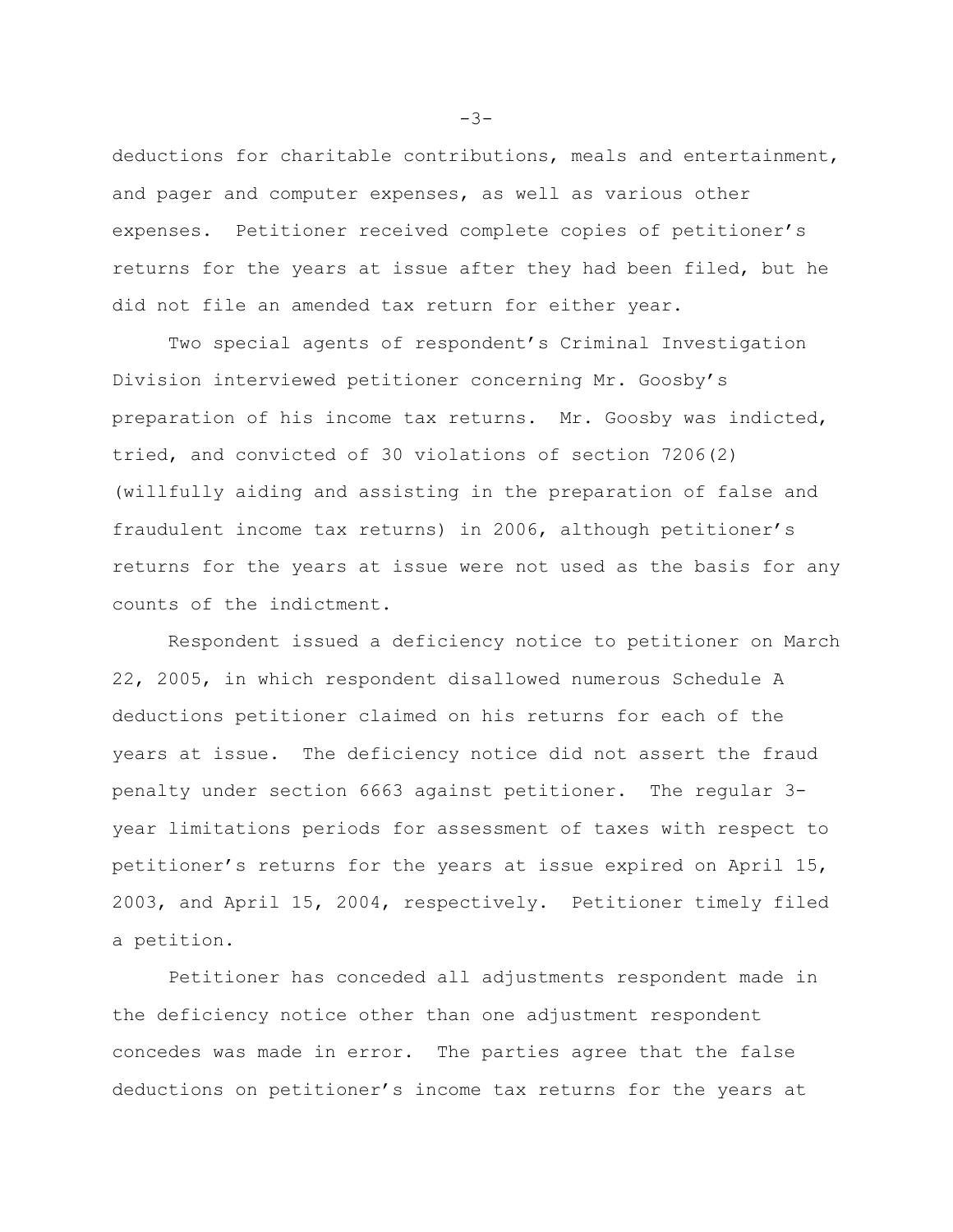issue made petitioner's returns false and fraudulent for the years at issue. The parties also agree that petitioner himself did not have the intent to evade tax, but Mr. Goosby claimed the false deductions for the years at issue on petitioner's returns with the intent to evade tax.<sup>2</sup>

# Discussion

The parties have stipulated that the returns petitioner filed for the years at issue were fraudulent. The parties disagree, however, whether the fraudulent intent required to keep the limitations period open indefinitely under section  $6501(c)(1)$ must be that of the taxpayer, petitioner.

### The Limitations Period

We shall begin by describing the general principles of the limitations period for assessment of income taxes. The Commissioner must generally make such an assessment within a 3 year period after a taxpayer files his or her return. Sec. 6501(a). An exception to this general rule exists, however, for a false or fraudulent return with the intent to evade tax. Sec.  $6501(c)(1)$ . In those situations, the Commissioner may assess the tax, or commence a proceeding in court for the collection of the tax, at any time. Sec. 6501(c).

Petitioner alleges that the limitations periods for assessment of taxes with respect to petitioner's returns for the

 $-4-$ 

 $2$ The Court ordered, and the parties filed, simultaneous opening briefs. The Court also ordered the parties to each file simultaneous answering briefs on or before Jan. 8, 2007. Respondent timely filed an answering brief, but petitioner failed to file an answering brief.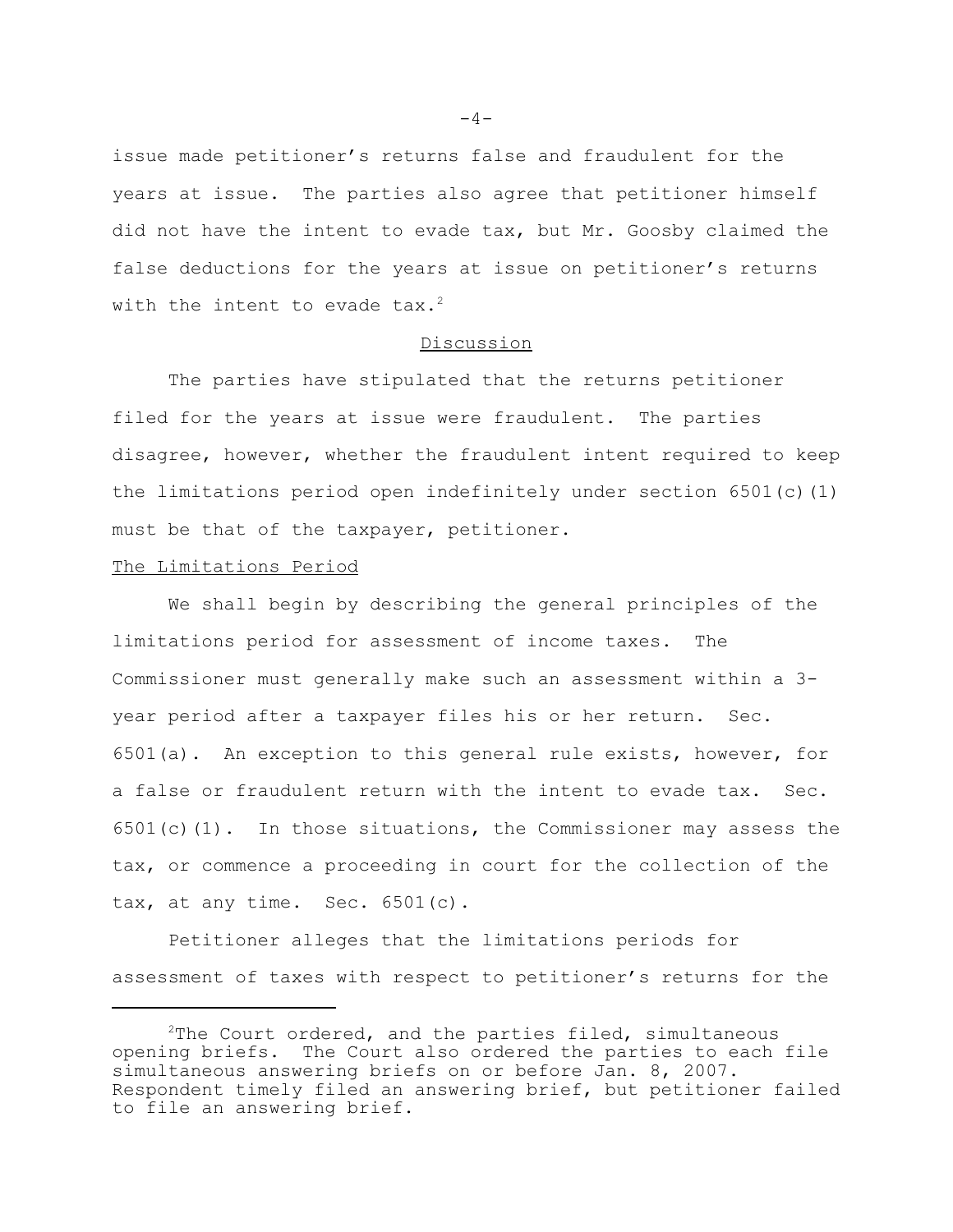years at issue expired before respondent issued petitioner the deficiency notice. Respondent argues that the preparer's fraudulent intent to evade tax is sufficient to keep the limitations periods open. Petitioner counters that only the intent of the taxpayer, not the preparer, is relevant to whether the returns were fraudulent so as to extend the limitations period.

### Plain Meaning Analysis

The statute provides that the tax may be assessed at any time "[i]n the case of a false or fraudulent return with the intent to evade  $\text{tax."}$  Sec.  $6501(c)(1)$ . Notably absent from this provision is any express requirement that the fraud be the taxpayer's.3

Nothing in the plain meaning of the statute suggests the limitations period is extended only in the case of the taxpayer's fraud. The statute keys the extension to the fraudulent nature

<sup>&</sup>lt;sup>3</sup>Rules regarding the limitations period in the case of false and fraudulent returns have been in the Code since the Revenue Act of 1918. Revenue Act of 1918, ch. 18, sec. 250(d), 40 Stat. 1083. That provision addressed the statute of limitations that applied "in the case of false or fraudulent returns" and did not by its terms require that the fraud be that of the taxpayer. Id. The version of the Revenue Act of 1934 that passed the House Ways and Means Committee would have amended this section to read: "If the taxpayer  $* * *$  files a false or fraudulent return with intent to evade tax  $* * *$  the tax may be assessed  $* * *$  at any time." H.R. 7835, 73d Cong., 2d Sess. sec. 276(a) (1934) (as passed by House, Feb. 21, 1934). The Senate Committee on Finance discarded this language, however, with no discussion. The enacted version continued to focus on the return with no express requirement that the fraud be the taxpayer's and remains the language in sec. 6501(c)(1) today. Revenue Act of 1934, ch. 277, sec. 276(a), 48 Stat. 745; S. Rept. 558, 73d Cong., 2d Sess. 43-44 (1934), 1939-1 C.B. (Part 2) 586, 619.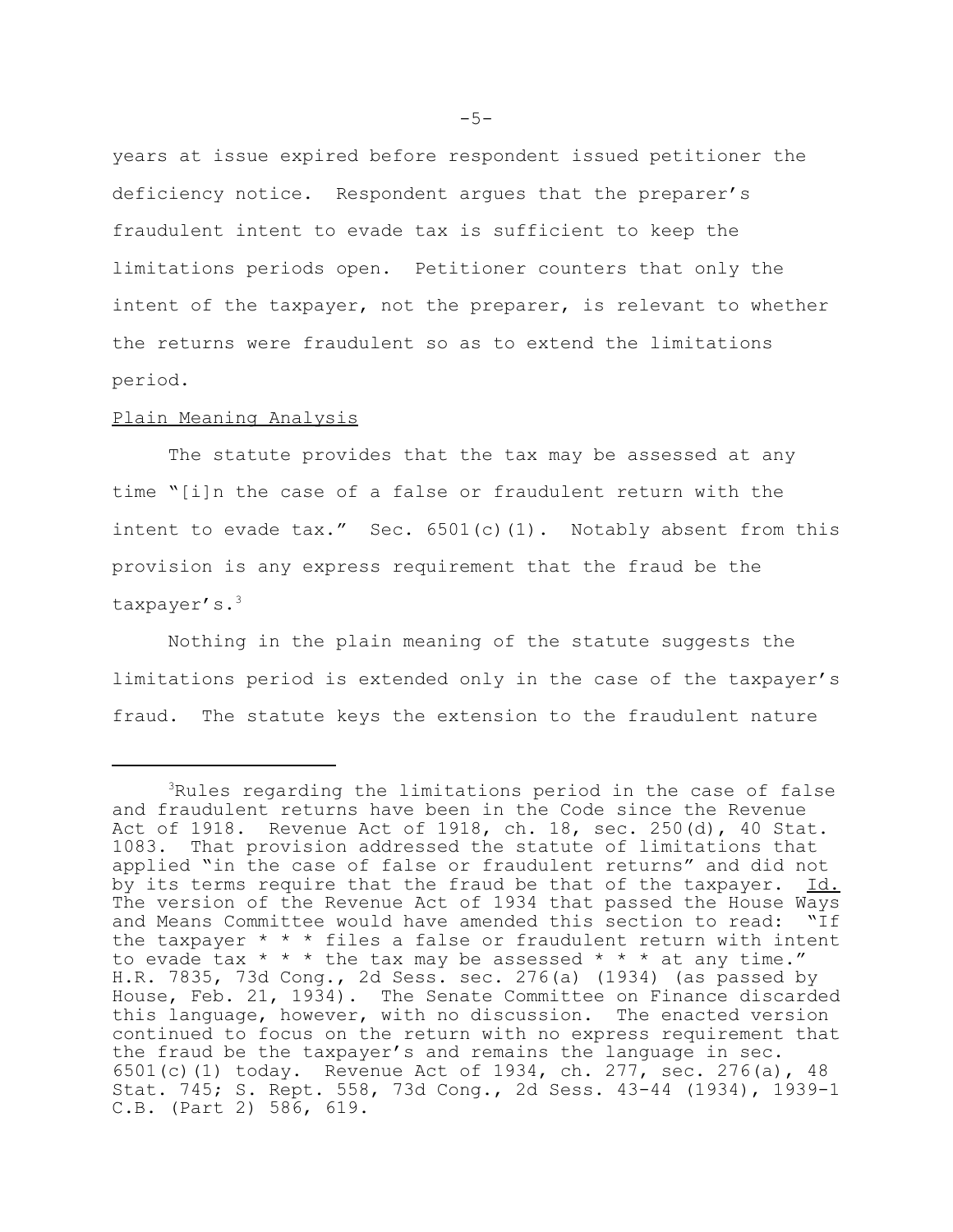of the return, not to the identity of the perpetrator of the fraud. Nor do we read the words "of the taxpayer" into the statute to require the taxpayer to have the intent to evade his or her own tax.4

Respondent argues, and we agree, that statutes of limitations are strictly construed in favor of the Government. Badaracco v. Commissioner, 464 U.S. 386, 391 (1984); Lucia v. United States, 474 F.2d 565, 570 (5th Cir. 1973). An extended limitations period is warranted in the case of a false or fraudulent return because of the special disadvantage to the Commissioner in investigating these types of returns. Badaracco v. Commissioner, supra at 398. Three years may not be sufficient for the Commissioner to investigate or prove fraudulent intent. Id. at 399.

We agree with respondent that the special disadvantage to the Commissioner in investigating fraudulent returns is present if the income tax return preparer committed the fraud that caused the taxes on the returns to be understated. Accordingly, taking into account our obligation to construe statutes of limitations strictly in favor of the Government, we conclude that the

-6-

<sup>&</sup>lt;sup>4</sup>Accountants who prepare fraudulent returns have occasionally been convicted of tax evasion under sec. 7201 and similar predecessor provisions. See United States v. Gordon, 242 F.2d 122, 125 (3d Cir. 1957) (accountants held liable for tax evasion though tax intended to be evaded was not their own); Tinkoff v. United States, 86 F.2d 868, 875-876 (7th Cir. 1936) (same).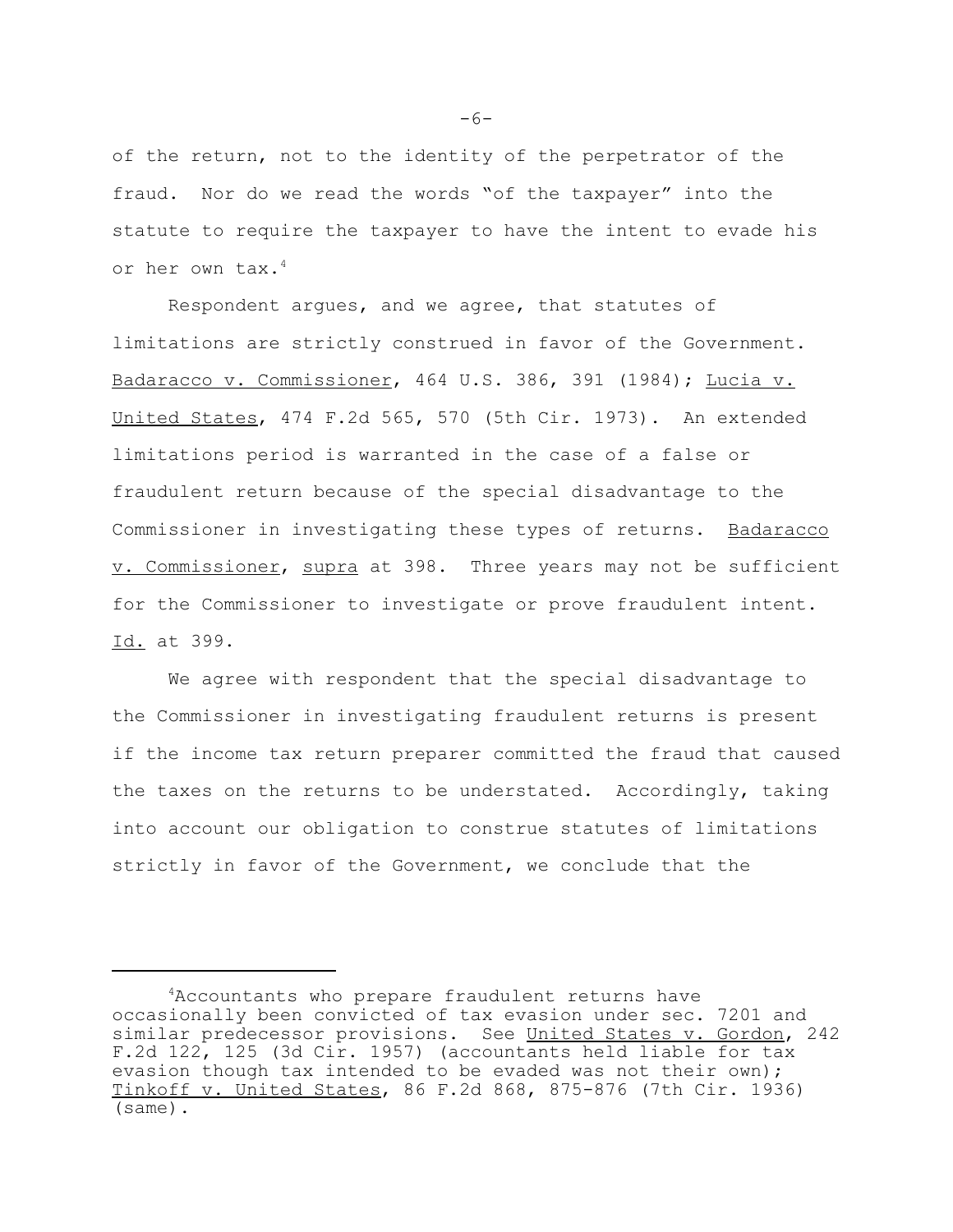limitations period for assessing petitioner's taxes is extended if the taxes were understated due to fraud of the preparer.<sup>5</sup> Limitations Period and Fraud Penalty

Petitioner argues that the limitations period is only extended if the fraudulent intent is that of the taxpayer, not the preparer. Petitioner relies on cases in which the fraud penalty was asserted against the taxpayer and the limitations period was extended. See, e.g., Rhone-Poulenc Surfactants & Specialties, L.P. v. Commissioner, 114 T.C. 533, 548 (2000) (citing Chin v. Commissioner, T.C. Memo. 1994-54 (regarding the predecessor to section 6663); Williamson v. Commissioner, T.C. Memo. 1993-246 (same); Richman v. Commissioner, T.C. Memo. 1993-32 (same); Callahan v. Commissioner, T.C. Memo. 1992-132 (same)). The cases petitioner cites are inapposite, however. Those cases define fraud with reference to the taxpayer's actions because it was the taxpayer who committed the fraud. The cases did not hold that fraud for purposes of section  $6501(c)(1)$  is limited to the fraud of the taxpayer. Nor do we read these cases to require

-7-

<sup>5</sup>Cases interpreting limitations periods in the Code have extended them due to malfeasance of return preparers and other third parties, not just taxpayers. See, e.g., Transpac Drilling Venture 1983-2 v. United States, 83 F.3d 1410, 1414-1415 (Fed. Cir. 1996) (extending limitations period for assessing taxes of partners attributable to partnership items under sec. 6229(c) where partner intended to evade taxes of other partners); Estate of Upshaw v. Commissioner, 416 F.2d 737 (7th Cir. 1969) (extending limitations period for assessment of taxes on joint returns where only one spouse committed fraud), affg. T.C. Memo. 1968-123; United States v. McLean, 390 F. Supp. 2d 475 (D. Md. 2005) (extending erroneous refund limitations period in sec. 6532(b) where fraud committed by a person other than the taxpayer); United States v. Southland Oil Co., 339 F. Supp. 2d 764 (S.D. Miss. 2004) (same).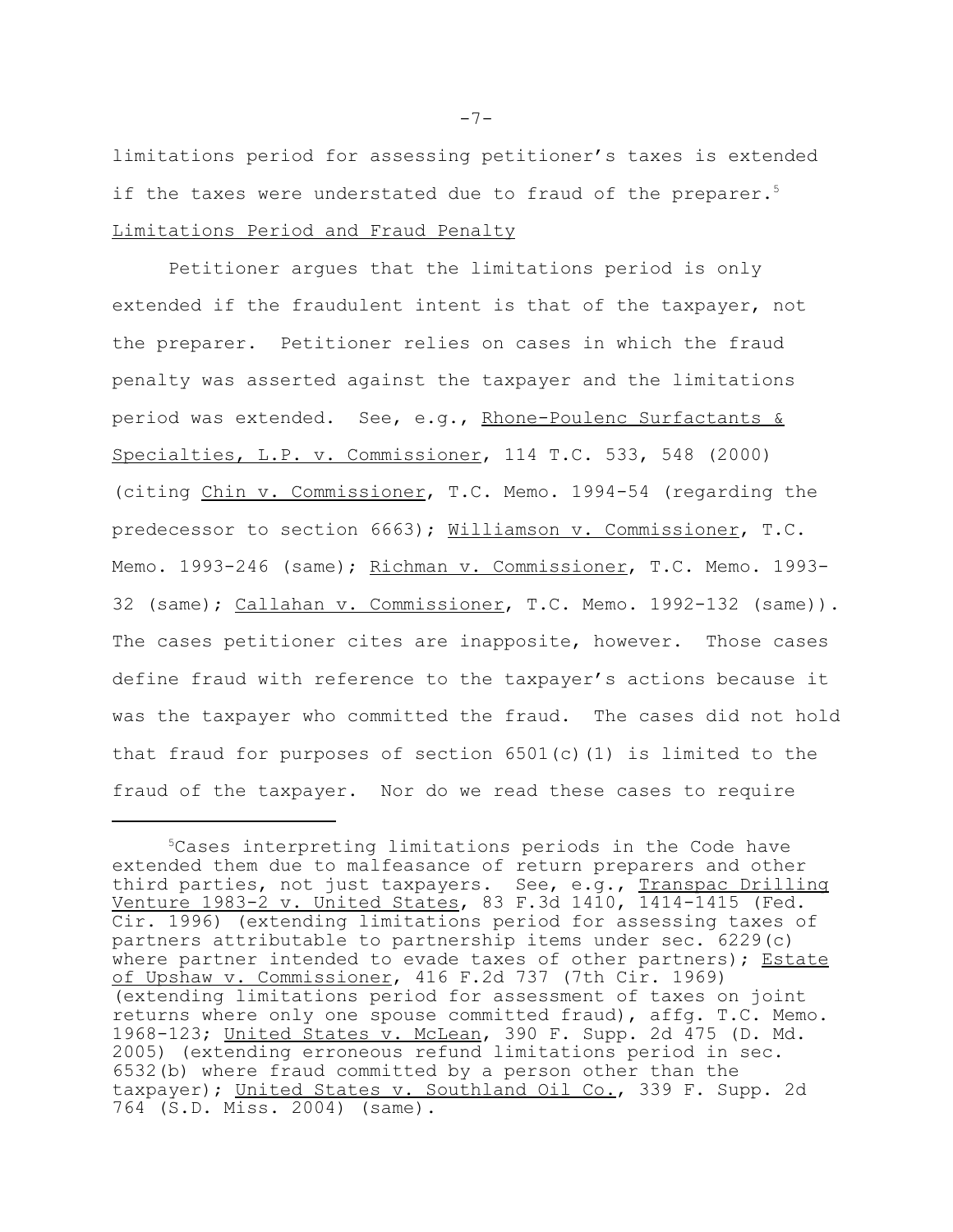that the person who causes a return to be fraudulent under section 6501 must be the person who owes the tax or against whom the fraud penalty is asserted under section 6663.

# Burden on Taxpayers

Petitioner also argues that extending the limitations period for the fraudulent intent of the preparer would be unfairly burdensome because it would require taxpayers to keep records indefinitely. We disagree. Taxpayers are charged with the knowledge, awareness, and responsibility for their tax returns. Magill v. Commissioner, 70 T.C. 465, 479-480 (1978), affd. 651 F.2d 1233 (6th Cir. 1981); Teschner v. Commissioner, T.C. Memo. 1997-498. The taxpayer, not the preparer, has the ultimate responsibility to file his or her return and pay the tax due. Kooyers v. Commissioner, T.C. Memo. 2004-281. This duty cannot generally be avoided by relying on an agent. Estate of Clause v. Commissioner, 122 T.C. 115, 123-124 (2004); Am. Props., Inc. v. Commissioner, 28 T.C. 1100, 1116-1117 (1957), affd. 262 F.2d 150 (9th Cir. 1958). We do not find it unduly burdensome for taxpayers to review their returns for items that are obviously false or incorrect. It is every taxpayer's obligation. Petitioner cannot hide behind an agent's fraudulent preparation of his returns and escape paying tax if the Government is unable to investigate fully the fraud within the limitations period.

The Commissioner has just as much need for an extended limitations period to investigate and examine taxpayers who sign and allow to be filed returns that greatly overstate expenses or

-8-